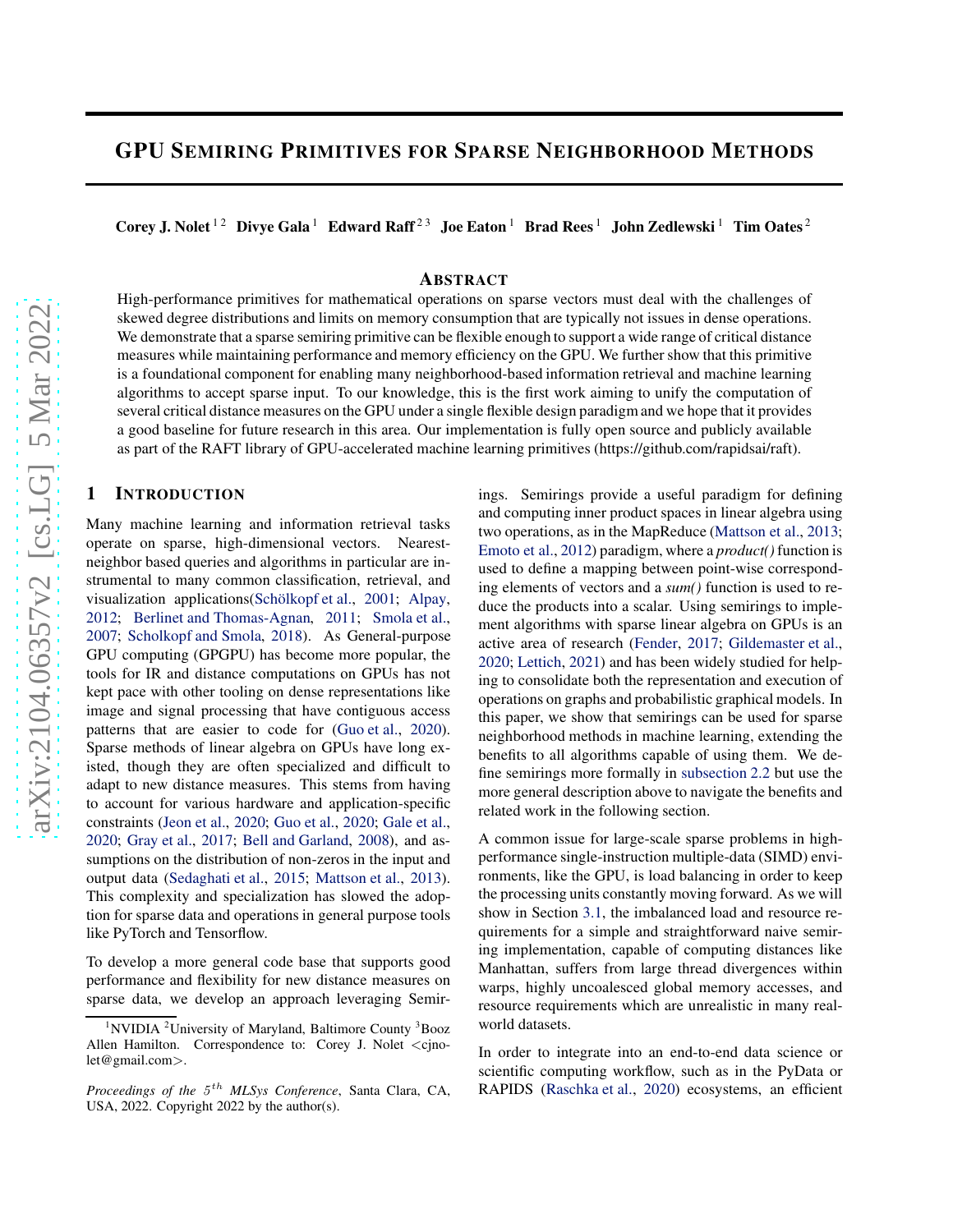<span id="page-1-0"></span>implementation of a primitive for computing pairwise distances on sparse datasets should ideally preserve as many of the following characteristics as possible. In this paper, we show that our implementation preserves more of the below characteristics than any other known implementation.

- 1. Maintain uniformity of intra-warp instruction processing.
- 2. Coalesce both reads from and writes to global memory.
- 3. Process data inputs without transposition or copying.
- 4. Use as little memory as necessary.
- 5. Enable semirings in addition to the simple dot product.

## 2 SEMIRINGS AND PAIRWISE DISTANCES

We formalize the concepts of semirings and distance measures in this section and describe building blocks required to implement several popular distance measures, often encountered in machine learning applications, into the semiring framework.

In machine learning applications, a distance measure is often performed on two row matrices containing data samples with columns that represent some number of observations, or features. In this paper, we will refer to these two matrices as A and B in upper-case where  $A \in \mathbb{R}^{m \times k}$ , and  $B \in \mathbb{R}^{n \times k}$  and a single vector as a and b in lowercase where  $a \in \mathbb{R}^k$  or  $b \in \mathbb{R}^k$ . As we show in this section, the core of computing pairwise distances between A and B is a matrix multiplication  $AB^{\top}$  in a topological space equipped with an inner product semiring that defines distances between vectors. When this inner product is defined to be the dot product semiring, the topological space defines the standard matrix multiply but we can capture many other core distances in machine learning applications by simply redefining the inner product semiring.

While some distance measures can make use of the simple dot product semiring from matrix-matrix multiplication routines, we show that a more comprehensive package for computing pairwise distances requires more flexibility in terms of the arithmetic operations supported. Further, the explicit transposition of  $B$  which is required in routines such as the cuSPARSE *csrgemm()* requires a full copy of B, since no elements can be shared between the original and transposed versions in the CSR data format. This has a negative impact on scalability in memory-constrained environments such as GPUs.

#### 2.1 Distances

Sparse matrix-matrix multiplication with a standard dot product semiring is most performant in cases where only the intersection is needed between pairs of corresponding nonzero columns in each vector. Because a standard multiplication between two terms has an identity of 1 and multiplicative annihilation (e.g.  $a_i * 0 = 0$ ), the dot product semiring between two vectors can be computed efficiently by iterating over the nonzero columns of one vector and only computing the product of the corresponding nonzero columns of the other vector. Many distances can make use of this property, in table [1](#page-2-0) we dervice the semi-ring annihilators and expansions (as needed) for 15 distances.

For a distance to define a metric space, it must follow four properties- implication  $(d(a, b) = 0 \implies a = b)$ , positivity  $(d(a, b) \ge 0)$ , symmetry  $(d(a, b) = d(b, a))$ , and the triangle inequality  $(d(a, c) \leq d(a, b) + d(b, c))$ . Several metrics, including Chebyshev, Manhattan, and Euclidean, are derived from the generalized Minkowski formula  $\left(\sum_{i}^{k} |a_i - b_i|^p\right)^{1/p}$  where p defines a degree. The absolute value in this equation defines a commutative semiring which requires commutativity in the difference of each vector dimension. Euclidean distance is equivalent to Minkowski with a degree of 2 ( $(\sum_{i}^{k} |a_i - b_i|^2)^{1/2}$ ). Because the square of a number is always positive, this equation can be expanded to  $(a - b)^p$  for all even degrees and still preserve the absolute value, such as  $(a - b)^2 =$  $a^2 - 2\langle a, b \rangle + b^2$  in the case of Euclidean distance. While numerical instabilities can arise from cancellations in these expanded equations, we will show in section 2.2 that the expanded form is often preferred in sparse algebras, when distances can make use of it, because it requires less computations than the exhaustive evaluation over the nonzeros of  $k$ . By example, the distances which don't have an expanded form, such as Manhattan (Minkowski with degree 1) and Chebyshev (Minkowski with degree  $max$ ) distance, are often non-annihilating (e.g.  $x*0 = x$ ) and require computation over the full union of nonzero columns from both vectors in order to preserve commutativity.

#### 2.2 Semirings

A *monoid* is a semigroup containing an associative binary relation, such as addition  $(\oplus)$ , and an identity element (id⊕). A *semiring* [\(Ratti and Lin](#page-11-0), [1971](#page-11-0)), denoted  $(S, \mathbb{R}, {\{\oplus, id_{\oplus}\}, {\{\otimes, id_{\otimes}\}}),$  is a tuple endowed with a domain along with additive  $(\oplus)$  and multiplicative  $(\otimes)$ monoids where

- 1.  $\oplus$  is commutative, distributive, and has an identity element 0
- 2. ⊗ distributes over ⊕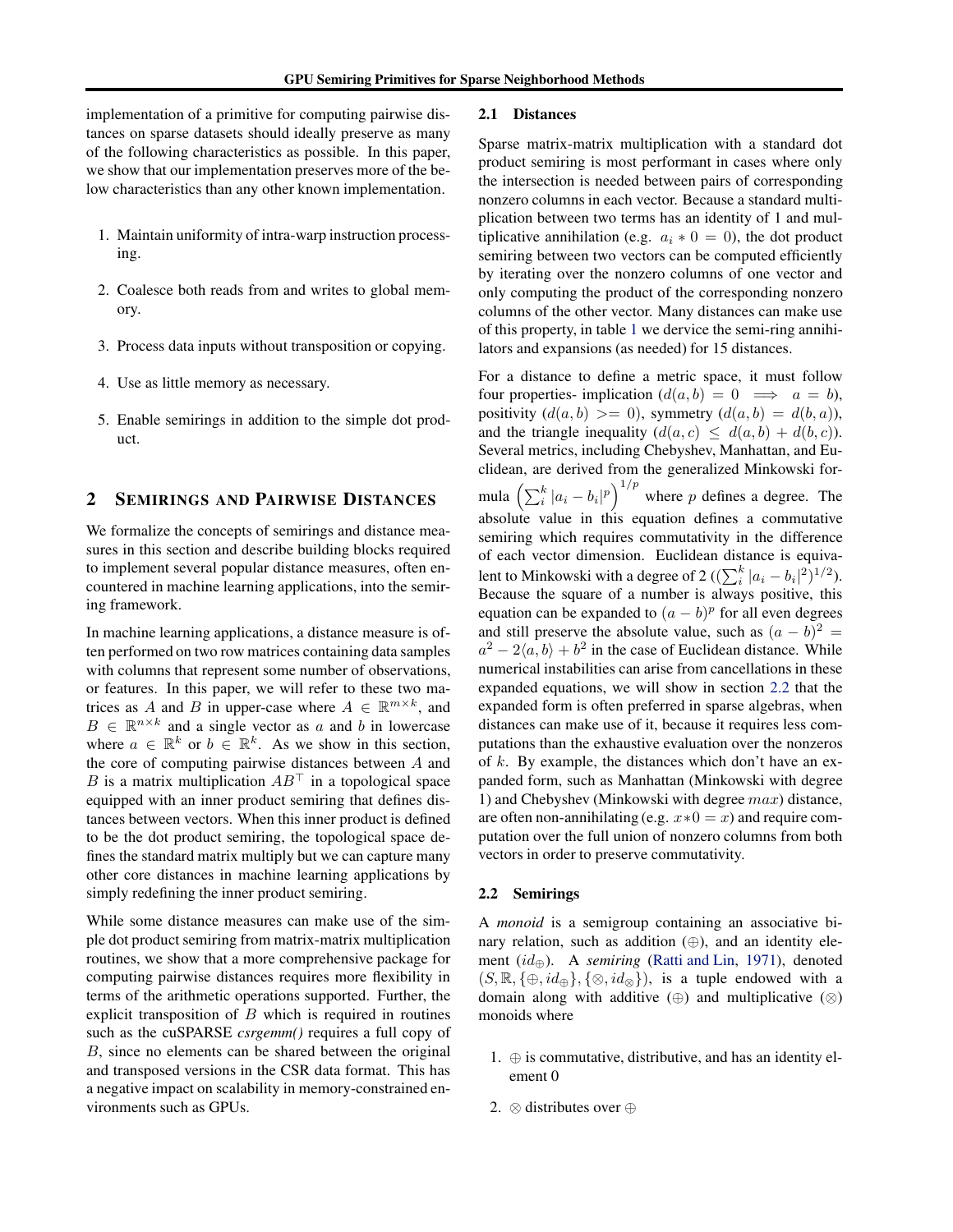| Distance       | Formula                                                                                                                                   | <b>NAMM</b>                                          | Norm           | Expansion                                                                                                   |  |  |
|----------------|-------------------------------------------------------------------------------------------------------------------------------------------|------------------------------------------------------|----------------|-------------------------------------------------------------------------------------------------------------|--|--|
| Correlation    | $1 - \frac{\sum_{i=0}^{k} (x_i - \bar{x})(y_i - \bar{y})}{\sqrt{\sum_{i=0}^{k} x_i - \bar{x}^2} \sqrt{\sum_{i=0}^{2} y_i - \bar{y}^2}^2}$ |                                                      | $L_1,L_2$      | $1 - \frac{k \langle x \cdot y \rangle - \ x\  \ y\ }{\sqrt{ (k \ x\ _2 - \ x\ ^2) (k \ y\ _2 - \ y\ ^2)}}$ |  |  |
| Cosine         | $\frac{\sum_{i=0}^{k} x_i y_i}{\sqrt{\sum_{i=0}^{k} x_i^2} \sqrt{\sum_{i=0}^{k} y_i^2}}$                                                  |                                                      | $L_2$          | $1-\frac{\langle x\cdot y\rangle}{\ x\ _2^2\ y\ _2^2}$                                                      |  |  |
| Dice-Sorensen  | $\frac{2 \sum_{i=0}^k x_i y_i }{(\sum_{i=0}^k x)^2 + (\sum_{i=0}^k y)^2}$                                                                 |                                                      | $L_0$          | $\frac{2\langle x\cdot y\rangle}{ x ^2+ y ^2}$                                                              |  |  |
| Dot Product    | $\sum_{i=0}^{k} x_i y_i$                                                                                                                  |                                                      |                | $\langle x \cdot y \rangle$                                                                                 |  |  |
| Euclidean      | $\sqrt{\sum_{i=0}^{k}  x_i - y_i ^2}$                                                                                                     |                                                      | L <sub>2</sub> | $  x  _2^2 - 2\langle x \cdot y \rangle +   y  _2^2$                                                        |  |  |
| Canberra       | $\sum_{i=0}^{k} \frac{ x_i-y_i }{ x_i + y_i }$                                                                                            | $\{\frac{ x-y }{ x + y },0\}$                        |                |                                                                                                             |  |  |
| Chebyshev      | $\sum_{i=0}^{k} \max(x_i - y_i)$                                                                                                          | $\{\max(x-y),0\}$                                    |                |                                                                                                             |  |  |
| Hamming        | $\sum_{i=0}^{k} x_i \neq y_i$                                                                                                             | $\{x \neq y, 0\}$                                    |                |                                                                                                             |  |  |
| Hellinger      | $\frac{1}{\sqrt{2}}\sqrt{\sum_{i=0}^{k}(\sqrt{x_i}-\sqrt{y_i})^2}$                                                                        |                                                      |                | $1-\sqrt{\langle \sqrt{x} \cdot \sqrt{y} \rangle}$                                                          |  |  |
| Jaccard        | $\frac{\sum_{i=0}^{k} x_i y_i}{(\sum_{i=0}^{k} x_i^2 + \sum_{i=0}^{k} y_i^2 - \sum_{i=0}^{k} x_i y_i)}$                                   |                                                      | $L_0$          | $1-\frac{\langle x\cdot y\rangle}{(\ x\ +\ y\ -\langle x\cdot y\rangle)}$                                   |  |  |
| Jensen-Shannon | $\sqrt{\sum_{i=0}^{k} x_i \log \frac{x_i}{\mu_i}} + y_i \log \frac{y_i}{\mu_i}$                                                           | $\{x \log \frac{x}{\mu} + y \log \frac{y}{\mu}, 0\}$ |                |                                                                                                             |  |  |
| KL-Divergence  | $\sum_{i=0}^k x_i \log(\frac{x_i}{y_i})$                                                                                                  |                                                      |                | $\langle x \cdot \log \frac{x}{y} \rangle$                                                                  |  |  |
| Manhattan      | $\sum_{i=0}^{k}  x_i - y_i $                                                                                                              | $\{ x-y ,0\}$                                        |                |                                                                                                             |  |  |
| Minkowski      | $\left(\sum_{i=0}^{k}  x_i - y_i ^p\right)^{1/p}$                                                                                         | $\{ x-y ^p,0\}$                                      |                |                                                                                                             |  |  |
| Russel-Rao     | $k-\sum_{i=0}^{2}x_iy_i$                                                                                                                  |                                                      |                | $rac{k-\langle x\cdot y\rangle}{k}$                                                                         |  |  |

<span id="page-2-0"></span>Table 1: Common distances and their semirings. While all distances can be computed with the NAMM (where  $id_{\otimes} = 0$ ), the distances in this table which require it have their ⊗ listed. The expansion function and any potential norms are provided for distances that can be computed in the more efficient expanded form.

Some formal definitions of semirings require that  $id_{\otimes} = 1$ . Given two sparse vectors  $a, b \in \mathbb{R}^k$ , a semiring with  $(S, \mathbb{R}, \{\oplus, 0\}, \{\otimes, 1\})$  and  $annihilator_{\otimes} = 0$  has the effect of only requiring ⊗ be computed on columns that are both nonzero (e.g.  $nonzeros(a) \cap nonzeros(b)$ ). These rules are often relaxed in practice, for example in tropical semirings in Equation 1, which can solve dynamic programming problems such as the Viterbi algorithm. An *annihilator* is an input that will always cause a monoid to evaluate to 0 and the multiplicative annihilator  $(annihilator_{\otimes})$  is often assumed to be  $id_{\oplus}$ . A monoid is non-annihilating when it does not have a defined annihilator. When an expanded form is not possible or efficient, ⊗ also must be commutative in metric spaces, and thus must be non-annihilating and  $id_{\otimes} = 0$ . We refer to this monoid as a *non-annihilating multiplicative monoid* (NAMM).

$$
(S,\mathbb{R}\cup\{+\infty\},\{min,+\infty\},\{+,0\})\qquad \quad (1)
$$

Table 1 uses semirings to construct several commonly used distances common in machine learning and data science applications. When an expanded form is possible, an expansion function can be performed as an element-wise operation on a simple pairwise dot product semiring with arrays of row-vector norms. While most of the expanded form distances can directly use the dot product semiring, KL-divergence directly replaces the  $\otimes$  with  $a_i \log(a_i/b_i)$ and makes no further assumption of symmetry. A NAMM is required for all unexpanded distance measures where  $id_{\infty} = 0$  and special care must be taken to ensure it is applied to the full union of the non-zero columns of corresponding elements from each pair of vectors.

As mentioned in the previous section, the Euclidean distance can be expanded to  $||A|| - 2\langle AB^{\top} \rangle + ||B||$ . This equation can be decomposed into the sum of individual L2 norms, a matrix product, and an element-wise expansion function executed in parallel over the individual dot prod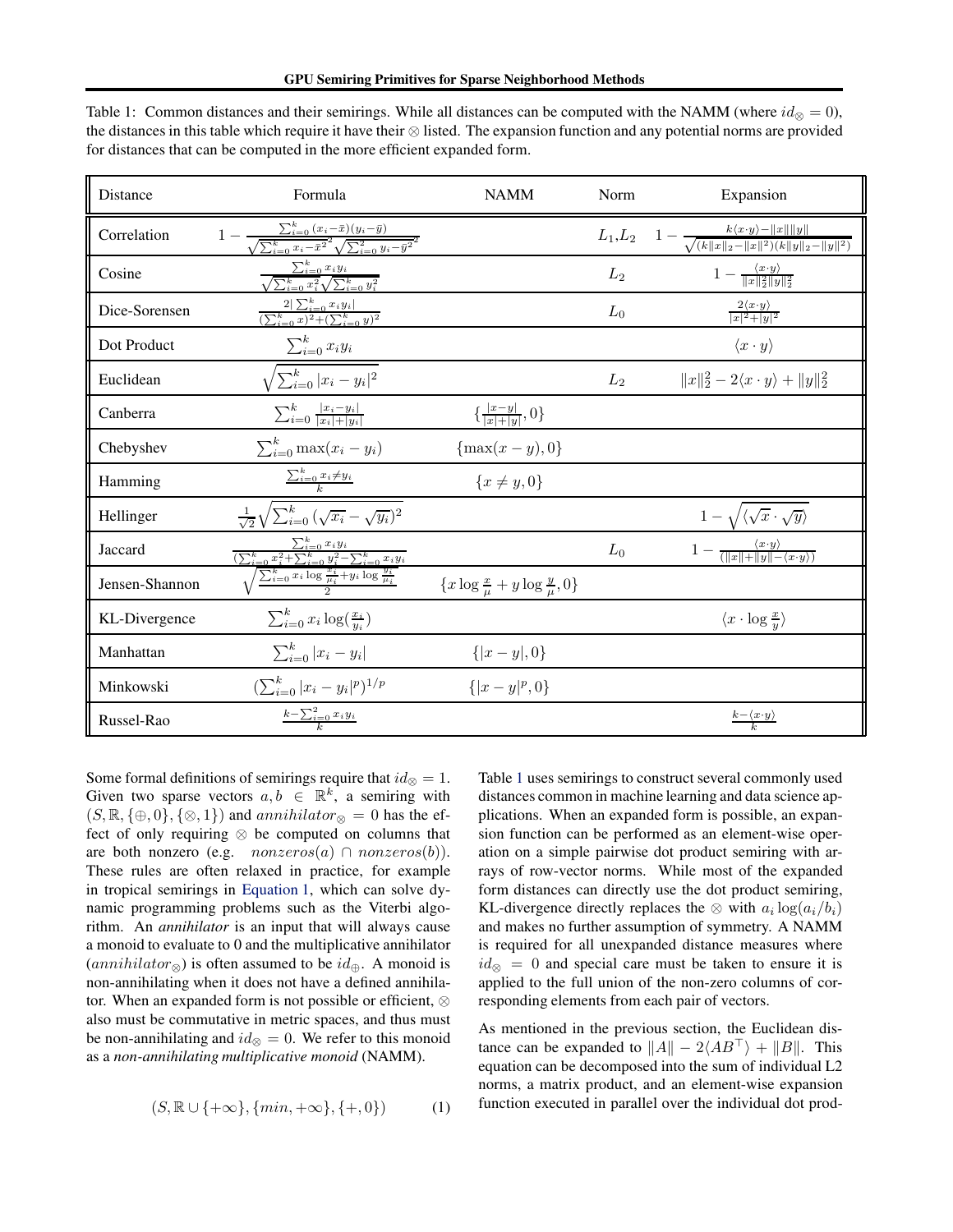<span id="page-3-0"></span>ucts from the matrix product to combine the parts into a single scalar distance. Given vectors  $A_i, B_j$ , the expansion function for Euclidean distance can be derived by distributing their squared difference over the exponent to produce  $(A_i - B_i) \times (A_i - B_i)$  and further expanding it to  $||A||_i + 2\langle A_i, B_j \rangle - ||B||_j.$ 

The *annihilator*<sup>⊗</sup> and  $id$ <sup>⊗</sup> determine the number of times the ⊗ monoid must be applied during the computation of pairwise distances. When  $annihilator_{\otimes} = id_{\oplus}$ , then  $\otimes$ ( $a_i$ , 0) = 0 and  $\otimes$ (0,  $b_i$ ) = 0 so  $\otimes$  can be applied only to the intersection of columns. When annihilator<sup>®</sup> is undefined and  $id_{\otimes} = 0$ , then  $\otimes$  must be applied exhaustively over the union of columns because  $\otimes (a_i, 0) = a_i$ and  $\otimes$   $(0, b_i) = b_i$ .

A union between two sets can be decomposed into an intersection between the two sets, along with the union of the symmetric differences between them. These are shown in Equation 3, where a complement is denoted with a bar. The nonzero columns of two sparse vectors can be used as sets  $a$  and  $b$  in this equation and the sparse matrix multiply with an ordinary dot product only requires the application of *product*() across  $a \cap b$ . The NAMM, however, requires the application of the *product()* across the full union of nonzero columns  $a \cup b$ .



$$
a \cup b = \{a \cap b\} \cup \{\overline{a} \cap b\} \cup \{a \cap \overline{b}\}\tag{3}
$$

A common approach to implementing sparse matrix multiply is to iterate over the nonzeros from  $b$  in order to lookup and compute the intersection with the nonzeros from a. This design will also implicitly compute the symmetric difference between either of the two sets of nonzeros,  $a \cap \overline{b}$  or  $\overline{a} \cap b$ , depending on which vector is chosen in the iteration over nonzeros. To compute a full union, the remaining set difference can be computed in a second pass of the matrix multiply by looping over the nonzeros from the vector that remains. We will show in subsection 3.1 that we accomplish this efficiently in our implementation in two passesone pass to compute the first two terms and another pass to compute the third term. Distances which can be computed with an expansion function only need the first pass while distances which require the NAMM need both. Please refer to [subsection A.1](#page-13-0) for an example of using semirings to compute the Manhattan distance using the NAMM.

Existing semiring implementations currently require that the  $id_{\oplus}$  be used as *annihilator*<sub>⊗</sub>. For example, the Graph-BLAS specification enables the re-interpretation of the zeroth element, but this is necessary to define the identity of the ⊕ monoid.

## 3 GPU-ACCELERATED SEMIRINGS

In this section, we briefly introduce GPU architecture before discussing some naive designs and the inefficiencies that led to the construction of our final design. Our goal was to preserve as many of the ideal design characteristics from [section 5](#page-8-0) as possible but we found a need to accept trade offs during implementation.

#### 3.1 GPU Architecture

The largest GPUs today contain hundreds of hardware processing cores called streaming multiprocessors (SM) which execute groups of threads called warps. Each warp can process a single instruction at a time in parallel using a paradigm called single-instruction multiple data (SIMD). It's important that threads within a warp minimize conditional branching that will cause the threads to wait for each branch to complete before proceeding. This is called thread divergence, and can severely limit effective parallel execution. On the Volta and Ampere architectures, each SM can track the progress of up to 64 warps concurrently [\(Tesla,](#page-12-0) [2018\)](#page-12-0), and rapidly switch between them to fully utilize the SM. Each SM has a set of registers available which allows warps to perform collective operations, such as reductions. Warps can be grouped into blocks and a small amount of memory can be shared across the threads and warps.

Global, or device, memory can be accessed by all of the SMs in the GPU. Accesses to contiguous device memory locations within a warp can be coalesced into a single blocked transaction so long as the accesses are performed in the same operation. In SIMD architectures, uniform patterns can be critical to performance unless latencies from non-uniform processing, such as uncoalesced memory accesses, can be hidden with increased parallelism.

Registers provide the fastest storage, and it's generally preferable to perform reductions and arithmetic as intrawarp collective operations where possible. Intra-block shared memory is also generally preferred over global memory when a problem can be made small enough to benefit. However, contiguous locations of shared memory are partitioned across contiguous banks and any accesses to different addresses in the same bank by the same warp will create a bank conflict and be serialized within the warp, causing the threads to diverge.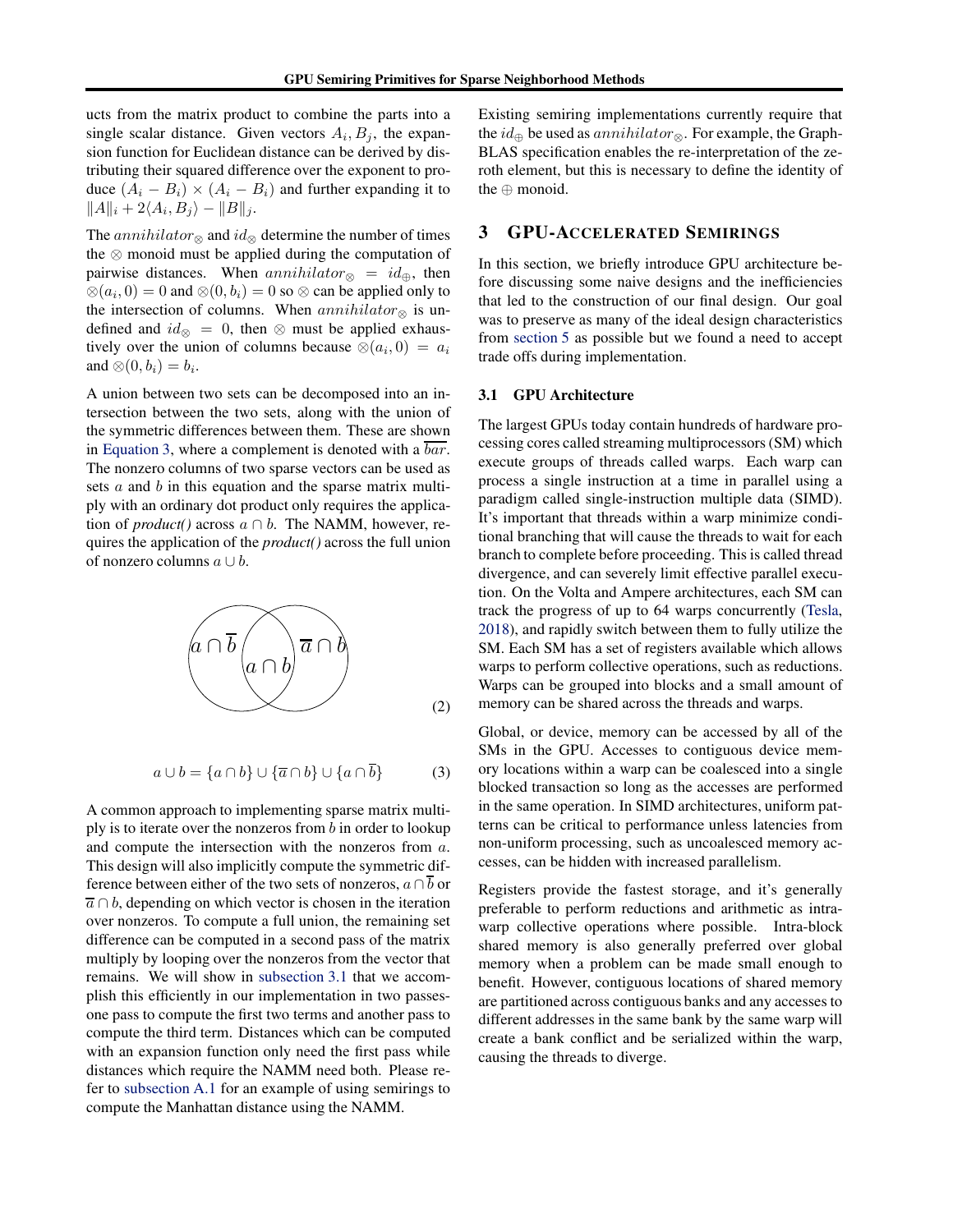#### <span id="page-4-0"></span>3.2 Naive Semi-Ring Full-Union CSR Designs

### *3.2.1 Expand-Sort-Contract*

Initial implementations tried to minimize the memory footprint as much as possible by directly computing the output distances from the input CSR format. The CSR format requires columns to be sorted with respect to row and we initially attempted to use a modified variant of the *expandsort-contract* [\(Dalton et al.](#page-10-0), [2015\)](#page-10-0) pattern on the nonzero columns from each pair of row vectors,  $a, b \in \mathbb{R}^k$ , concatenating the vectors together, sorting them, and applying the ⊗ monoid on pairs of duplicate columns to *contract* the sorted array and invoking ⊗ with the identity for all other columns. At the row-level of the output matrix, no computations would be able to be reused by subsequent pairs of vectors so we implemented this pattern on the GPU and mapped the nonzero columns and values for each row-vector pair to individual thread-blocks, *expanding* both vectors by concatenating them in shared memory, performing a sort-by-key, and compressing them in parallel. We attempted several efficient sorting algorithms on the GPU including the popular radix sort and bitonic sorting networks and, while the use of shared memory in the sort step enabled coalesced reads from global memory for the nonzero columns and values, the sorting step dominated the performance of the algorithm. Another downside with this particular design is that both vectors need to fit in shared memory, requiring space for  $2 * (nonzeros(a) + nonzeros(b))$ elements in order to fit both the columns and corresponding values at the same time. In addition to the need for  $n * m$  blocks to be scheduled, the shared memory requirement became a severe limit to scale, which was further compounded by the shared memory size limiting the number of blocks that could be scheduled concurrently on each SM.

Algorithm 1 Semiring on CSR inputs using expand-sortcontract pattern, parallelized across threads in each block.

**Input:**  $A_i$ ,  $B_j$ , product\_op, reduce\_op **Result:**  $C_{ij} = d(A_i, B_j)$  $smem[0..nnz_{a_{i-1}}]=A_i$  $smem[nnz_{a_i}..nnz_{b_{j-1}}]=B_j$ sort(smem)  $C_{ij}$  = reduce(smem, product\_op, reduce\_op)

### *3.2.2 Iterating Sorted Nonzeros*

Since columns will often be sorted within their respective rows in the CSR format, we removed the sort step from algorithm 1 by exhaustively iterating over the non-zeros of each  $O(m * n)$  pair of vectors in parallel, one pair per thread, as shown in algorithm 2. We found that even when the neighboring threads processed rows of similar degree, the differing distributions of nonzeros within each row decreased the potential for coalesced global memory accesses and created large thread divergences. Further, the exhaustive nature of this design, while it will guarantee the  $\otimes$ monoid is computed on the full union of nonzero columns, will end up performing many unnecessary computations when distances can be computed with the rules of a simple dot product semiring.

| Algorithm 2 Semring on CSR inputs. Each thread com- |  |
|-----------------------------------------------------|--|
| putes a single dot product.                         |  |

**Input:**  $A_i$ ,  $B_j$ ,  $product\_op$ ,  $reduce\_op$ **Result:**  $C_{ij} = d(A_i, B_j)$ startA =  $indptrA_i$ , endA =  $indptrA_{i+1}$ startB =  $indptrB_j$ , endB =  $indptrB_{j+1}$  $i_{cold}$  = startA,  $i_{cold}$  = startB while  $i_{cold} < endA$  ——  $i_{cold} < endB$  do  $\text{colA} = i_{cold} < \text{endA}$  ? indices<sub>icolA</sub> : MAX INT  $\text{collB} = \text{i} \text{collB} < \text{endB} ? indices_{i_{\text{colB}}} : \text{MAX\_INT}$ valueA = 0, valueB = 0 if  $\text{colA} \leq \text{colB}$  then valueA =  $valuesA_{i_{colA++}}$ end if *colB* ≤ *colA* then valueB =  $valuesB_{i_{\text{col}}B++}$ end  $v = product\_op(valueA, valueB)$  $C_{ij}$  = reduce  $op(C_{ij}, v)$ end

We found marginal gains in performance by coalescing the reads of the vectors from A into shared memory and sharing it across all threads of each thread-block. We attempted to load balance this algorithm by maintaining arrays to look up row information for each column but this increased warp divergence from the overly complicated conditionals required to maintain state across threads and warp boundaries.

### 3.3 Load Balanced Hybrid CSR+COO

While the CSR format enables algorithms to be parallelized over threads for individual rows, we found that using a row index array in coordinate format  $(COO)$  for  $B$  enabled load balancing, coalescing the loads from each vector from A into shared memory, once per block, and threads of each block parallelizing the application of the semiring over nonzero elements of B. Since the columns in B are assumed to be sorted by their respective row, we use a segmented reduction by key within each warp, bounding the number of potential writes to global memory by the number of active warps over each row of  $B$ . Our design extends the work of the COO sparse-matrix dense-vector multiplication de-scribed in [\(Anzt et al.](#page-10-0), [2020](#page-10-0)) by storing the vectors from A in dense form in shared memory only when the number of columns are small enough. Our extension enables sparse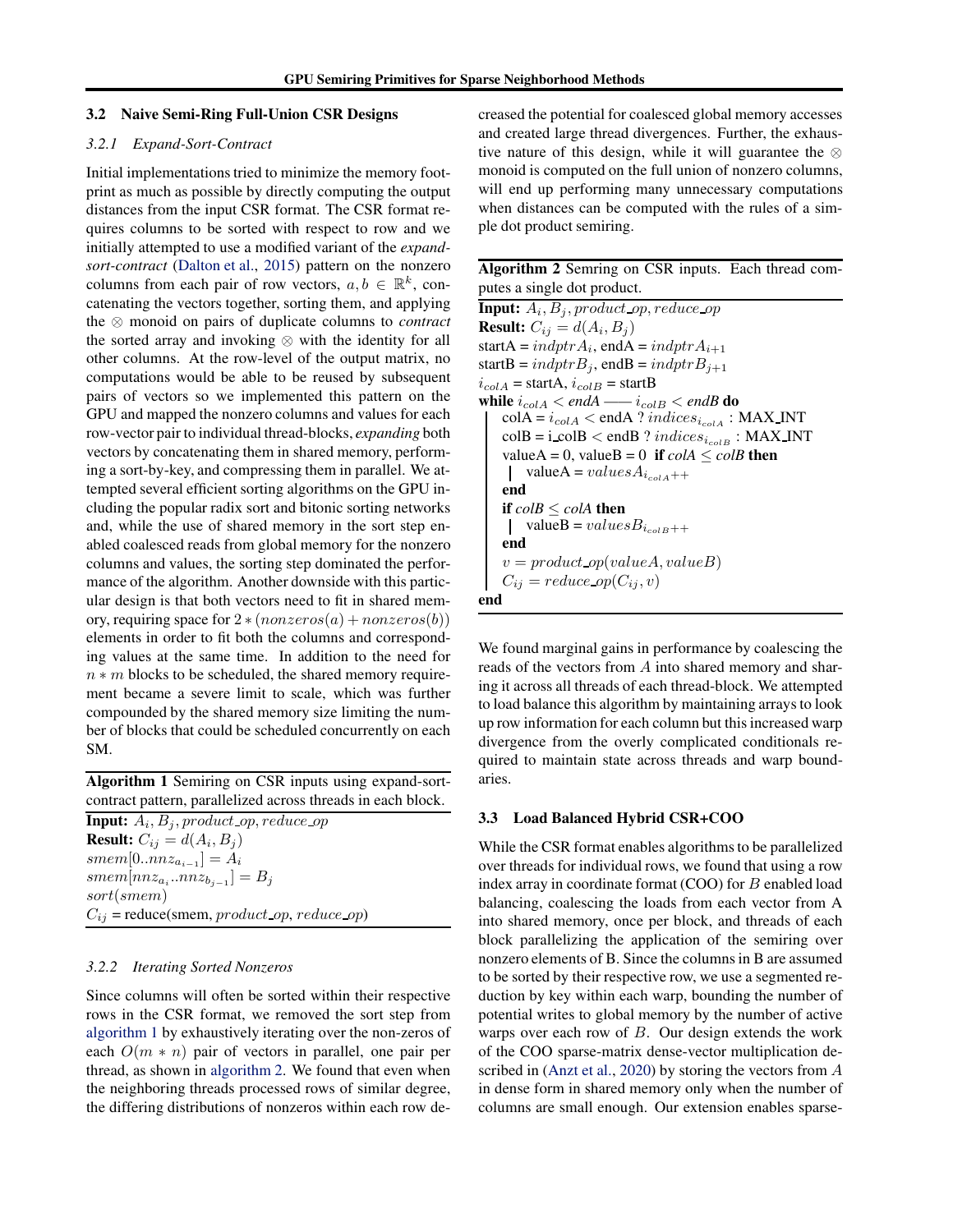matrix sparse-vector multiplication by storing the vectors in sparse form when their degrees are small enough. We achieve full occupancy on the Volta architecture by trading off the size of the L1 cache to double the amount of shared memory per GPU, allowing each SM to use 96KiB. Since our design uses less than 32 registers, a block size of 32 warps allows two blocks, the full 64 warps, to be scheduled concurrently on each SM.

#### Algorithm 3 Load-balanced Hybrid CSR+COO SPMV.

**Input:**  $A_i$ ,  $B$ ,  $product$ <sub>-op</sub>,  $reduce$ <sub>-op</sub> **Result:**  $C_{ij} = d(A_i, B_j)$ read  $A_i$  into shared memory cur row=rowidx[ind] ind = idx of first elem to be processed by this thread  $c = product_op(A[ind], x[colidx[ind]])$ for  $i \leftarrow 1$  to nz\_per\_chunk; by warp\_size do next row = cur row +  $warp\_size$ **if** next row != cur row —— is final iter? **then**  $v =$  segmented\_scan(cur\_row, c, product\_op) if is segment leader? then  $\mathbf{I}$ atomic reduce(v, reduce op) end  $c = 0$ end  $cur_{row} = next_{row}$ ind  $+= warp_size$  $c = product_op(A[ind], x[colidx[ind]])$ end

#### *3.3.1 Two-pass execution*

As described in [subsection 2.2,](#page-1-0) a single execution of this strategy will compute the intersection and symmetric difference  $\overline{a} \cap b$  between nonzero columns from each vector a, and b so long as  $\otimes$  is applied to all nonzero columns of b. While only a single pass covers distance measures which require only a column intersection (e.g. dot product semiring  $(S, \mathbb{R}, \{+, 0\}, \{*, 1\})$ , a second pass can compute the remaining symmetric difference required for the full union between non-zero columns by commuting A and B and skipping the application of of  $id_{\otimes}$  in B for the second pass.

#### *3.3.2 Sparsifying the Vector in Shared Memory*

While we found storing the vectors from A in dense form in shared memory to have the highest throughput rate and least amount of thread divergence within each warp, sparse datasets are generally assumed to have high dimensionality and the limited amount of shared memory that can be allocated per SM bounds the size of the vectors that can be stored in it. For example, The  $96KiB$  limit per block on Volta allows a max dimensionality of  $23K$  with singleprecision and the  $163KiB$  limit per SM on Ampere allows

a max dimensionality of  $40K$  with single-precision. Coupling the amount of shared memory to the dimensionality creates a problem for occupancy as it approaches capacity. Both of these architectures limit the maximum block sizes to 1024 threads and max concurrent warps per SM to 64 so anything over  $48KB$  of shared memory per block is going to decrease occupancy. For this reason, the maximum dimensionality of dense vectors that can be processed with full occupancy is actually  $12K$  and  $20K$ , respectively.

This boundary becomes too small for many sparse datasets which would instead benefit from coupling the shared memory size to individual row degrees. Inspired by other sparse matrix multiplication implementations on the GPU [\(Anh et al.,](#page-10-0) [2016;](#page-10-0) [Kunchum,](#page-11-0) [2017;](#page-11-0) [Liu and Vinter,](#page-11-0) [2014;](#page-11-0) [Nagasaka et al.](#page-11-0), [2017\)](#page-11-0), we enhanced the vector insertion and lookup patterns of the COO SPMV design outlined in [\(Anzt et al.](#page-10-0), [2020](#page-10-0)) by building a hash table to store these columns in shared memory. Unlike many other hash table implementations on the GPU [\(Alcantara et al.](#page-9-0), [2009;](#page-9-0) [Ashkiani et al.,](#page-10-0) [2018;](#page-10-0) [Alcantara et al.](#page-10-0), [2012;](#page-10-0) [Pan and Manocha,](#page-11-0) [2011;](#page-11-0) [Cassee and Wijs,](#page-10-0) [2017\)](#page-10-0), our implementation builds an independent hash table per thread-block and so many other designs and concurrency patterns that optimize the key distribution and collision-resolution strategies for the GPU are not efficient or cannot be easily ported for our use-case. For this reason, we used a simple hash table with a *Murmur* hash function and linear probing and leave the investigation of a better and more optimized design to future work.

Hash tables have the best performance when the number of entries is less than 50% of the capacity. As the hash table size grows beyond 50% capacity, the collision resolution cycles of linear probing, which are non-uniform, increase the serialization of instructions from warp divergences and also increase the number of transactions from global memory reads of B since they can no longer be coalesced. The hash table strategy decreases the amount of shared memory available, often by a factor of 2, because the nonzeros need to be stored together as key/value pairs to avoid an additional costly lookup to global memory, a side-effect which would only further increase serialized execution from diverging threads. Our hash table strategy allows for a max degree of 3K on Volta architectures and 5K on Ampere.

Another unfortunate side-effect from the linear-probing collision strategy of our hash table is the increase in lookup times for columns even for elements that aren't in the table. For example, as the hash table approaches capacity, the increase in collisions can cause a lookup to probe through multiple candidates, sometimes hundreds, before finding an element doesn't exist. Bloom filters have been used to implement fast list intersection problems for sparse matrix multiplication problems on the GPU [\(Zhang et al.,](#page-12-0)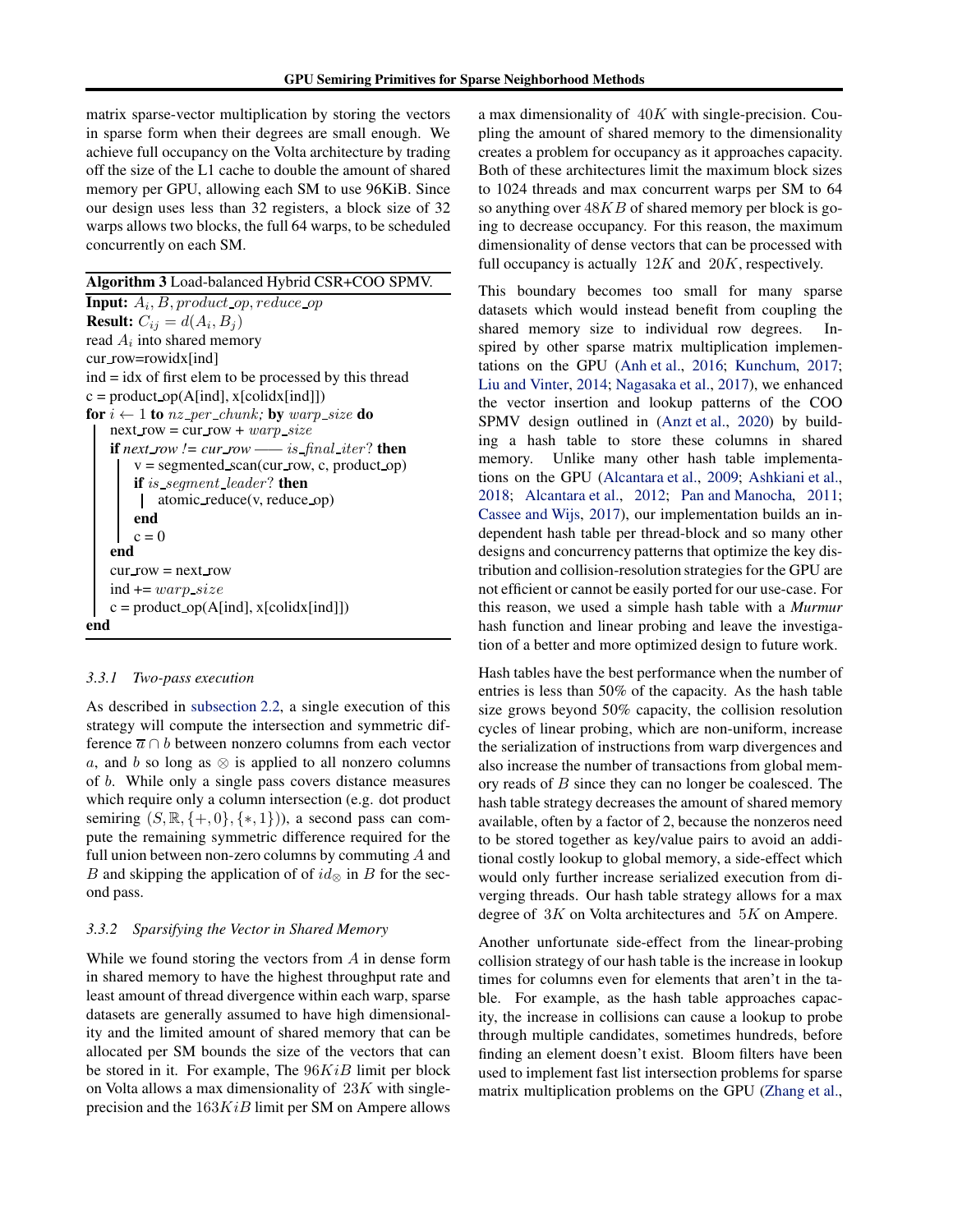[2020;](#page-12-0) [2011\)](#page-12-0). As an alternative to the hash table approach, we tried building a bloom filter in shared memory and used a binary search to perform lookups of nonzeros in global memory for positive hits. While we found this technique to yield marginally better performance on the Jensen-Shannon distance in one of our benchmarks, likely because it helped hide some of the compute-bound latencies from the additional arithmetic, we were not able to extract a simple rule from the data shapes or sparsity patterns that would allow us to know, before starting the computation, when it should be used.

### *3.3.3 Handling High Degree Columns*

Our hash table implementation shows reasonable performance up to 50% capacity. Rows with degree greater than 50% hash table capacity are partitioned uniformly by their degrees into multiple blocks with subsets of the degrees that can fit into 50% hash table capacity. Using a similar logic to that of blocked sparse techniques, our partitioning strategy does extra work in exchange for scale. Further, this technique requires each thread perform a branching conditional so it can test whether each nonzero column of  $B$  is part of the current partition. As we show in section 4, we do find that this strategy can perform well on some datasets when most of the degrees are small enough to fit in the hash table. For example, we found this strategy spent a miniscule amount of time in this step on the Movielens dataset.

#### 3.4 Norms and Expansion Functions

Distances which can be computed in their expanded forms can use the dot product semiring directly and only require a single pass through our SPSV. Computing distances in their expanded form often requires one or more vectors of row norms as well as an *expansion function*, which uses some arithmetic to combine the norm vectors with the individual dot products (refer to [Table 1](#page-2-0) for examples). Row norms can be computed over CSR matrices using a row-wise reduction on the GPU as each row can be mapped to a single block or warp and the norm computed by a warp-level collective reduction. The reduction primitive necessary for computing these row norms is already part of the Graph-BLAS specification.

The actual arithmetic in each expansion function is dependent upon the distance measure, however the kernel to apply the expansion function can be executed embarrassingly parallel using an element-wise primitive, also part of the GraphBLAS specification, to map each entry in the dot product matrix to an individual GPU thread to coalesce the reads and writes.

### 4 EXPERIMENTS

We evaluated the runtime performance characteristics and generalization of our approach by benchmarking our semiring strategies against several real-world sparse datasets with different shapes and degree distributions. We also analyze the GPU memory footprint of the cuSPARSE *csrgemm()* and our load-balanced COO SPMV.

### 4.1 Datasets

The datasets which we found are often used to benchmark sparse matrix-matrix and matrix-vector implementations on the GPU demonstrate the subtle differences in the objectives between using semirings for sparse neighborhood methods and using sparse linear algebra more generally for things like graph algorithms and eigendecompositions. As an example, one such set of datasets which we found commonly used in papers to benchmark sparse linear algebra implementations [\(Williams et al.,](#page-12-0) [2007;](#page-12-0) [Bell and Garland,](#page-10-0) [2008\)](#page-10-0) is composed almost entirely of square connectivities graphs, and these would not provide a useful performance indicator for the objective of creating connectivites graphs from bipartite graphs. For this reason, and the lack of prior research in our objective, we establish a new baseline using datasets that our algorithm would be expected to encounter in practice. Our baseline uses cuSPARSE for all the expanded distance measures, along with the naive CSR full-union semiring implementation as described in section [3.2.2](#page-4-0) for the distances which cuSPARSE does not support.

The *MovieLens* [\(Harper and Konstan,](#page-10-0) [2015\)](#page-10-0) Large dataset contains ratings given by 283k users for 194k movies. We used a dataset of 70k cells and gene expressions for 26k genes from the human cell atlas [\(Travaglini et al.,](#page-12-0) [2020](#page-12-0)) as an example of a single-cell RNA workflow. For natural language processing examples, we benchmarked two different datasets containing TF-IDF vectors for two different use-cases. We used the NY Times Bag of Words dataset[\(Newman](#page-11-0), [2008](#page-11-0)) for an example of document similarity and n-grams generated from a list of company names from the SEC EDGAR company names database for an example of string matching.

Table 2: Datasets used in experiments

| Dataset         | Size         | Density    | Min Deg           | Max Deg |
|-----------------|--------------|------------|-------------------|---------|
| Movielens Large | (283K, 194K) | 0.05%      | 0                 | 24K     |
| SEC Edgar       | (663K, 858K) | $0.0007\%$ | $\mathbf{\Omega}$ | 51      |
| scRNA           | (66K, 26K)   | 7%         | 501               | 9.6K    |
| NY Times BoW    | (300K, 102K) | 0.2%       |                   | 2Κ      |

### 4.2 Runtime Performance

To get an idea of how each supported distance performed on data of different shapes and degree distributions, we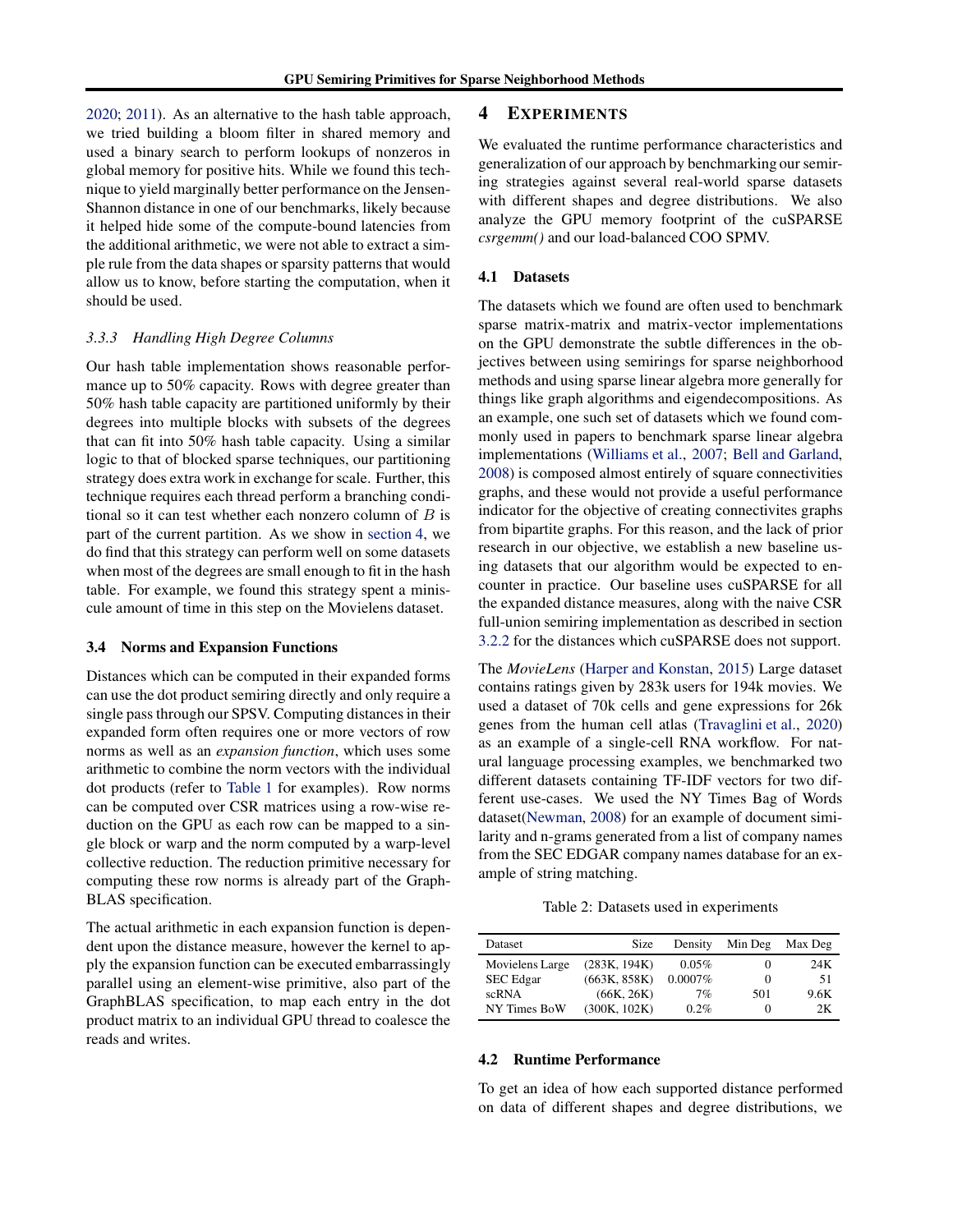| meutes.                      |                      |                 |             |                 |                       |                 |             |                 |             |
|------------------------------|----------------------|-----------------|-------------|-----------------|-----------------------|-----------------|-------------|-----------------|-------------|
|                              | MovieLens            |                 | scRNA       |                 | NY Times Bag of Words |                 | SEC Edgar   |                 |             |
| Distance                     |                      | <b>Baseline</b> | <b>RAFT</b> | <b>Baseline</b> | <b>RAFT</b>           | <b>Baseline</b> | <b>RAFT</b> | <b>Baseline</b> | <b>RAFT</b> |
| ot Product Based<br>$\Delta$ | Correlation          | 130.57          | 111.20      | 207.00          | 235.00                | 257.36          | 337.11      | 134.79          | 87.99       |
|                              | Cosine               | 131.39          | 110.01      | 206.00          | 233.00                | 257.73          | 334.86      | 127.63          | 87.96       |
|                              | Dice                 | 130.52          | 110.94      | 206.00          | 233.00                | 130.35          | 335.49      | 134.36          | 88.19       |
|                              | Euclidean            | 131.93          | 111.38      | 206.00          | 233.00                | 258.38          | 336.63      | 134.75          | 87.77       |
|                              | Hellinger            | 129.79          | 110.82      | 205.00          | 232.00                | 258.22          | 334.80      | 134.11          | 87.83       |
|                              | <b>Jaccard</b>       | 130.51          | 110.67      | 206.00          | 233.00                | 258.24          | 336.01      | 134.55          | 87.73       |
|                              | Russel-Rao           | 130.35          | 109.68      | 206.00          | 232.00                | 257.58          | 332.93      | 134.31          | 87.94       |
| Non-Trivial Metrics          | Canberra             | 3014.34         | 268.11      | 4027.00         | 598.00                | 4164.98         | 819.80      | 505.71          | 102.79      |
|                              | Chebyshev            | 1621.00         | 336.05      | 3907.00         | 546.00                | 2709.30         | 1072.35     | 253.00          | 146.41      |
|                              | Hamming              | 1635.30         | 229.59      | 3902.00         | 481.00                | 2724.86         | 728.05      | 258.27          | 97.65       |
|                              | Jensen-Shannon       | 7187.27         | 415.12      | 4257.00         | 1052.00               | 10869.32        | 1331.37     | 1248.83         | 142.96      |
|                              | <b>KL</b> Divergence | 5013.65         | 170.06      | 4117.00         | 409.00                | 7099.08         | 525.32      | 753.56          | 87.72       |
|                              | Manhattan            | 1632.05         | 227.98      | 3904.00         | 477.00                | 2699.91         | 715.78      | 254.69          | 98.05       |
|                              | Minkowski            | 1632.05         | 367.17      | 4051.00         | 838.00                | 5855.79         | 1161.31     | 646.71          | 129.47      |

Table 3: Benchmark Results for all datasets under consideration. All times are in seconds, best result in bold. The first italicized set of distances can all be computed as dot products, which are already highly optimized for sparse comparisons today. This easier case we are still competitive, and sometimes faster, than the dot-product based metrics. The Non-trivial set of distances that are not well supported by existing software are below, and our approach dominates amongst all these motrice



Figure 1: CDFs of Degree Distributions for the datasets used in our benchmark on the interval 0-99%. We can see that 99% of the degrees in the SEC Edgar datasets are ¡10 while 88% of the degrees for Movielens are  $\mu$  200. On average scRNA has the largest degrees with 98% of the rows having degree 5k or less. The NY Times dataset has the highest variance, with 99% of the rows having degree less than 1k.

benchmarked all of the supported distances for each of the datasets, even though some of them may provide irrelevant geometries in practice. Benchmarks were performed on a DGX1 containing dual 20-core Intel Xeon ES-2698 CPUs (80 total threads) at 2.20GHZ and a Volta V100 GPU running CUDA 11.0 for both the driver and toolkit. Each benchmark performs a k-nearest neighbors query to test our primitives end-to-end and allow scaling to datasets where the dense pairwise distance matrix may not otherwise fit in the memory of the GPU. We used the brute-force *NearestNeighbors* estimator from RAPIDS cuML for the GPU benchmarks since it makes direct use of our primitive. We used Scikit-learn's corresponding brute-force *Nearest-Neighbors* estimator as a CPU baseline and configured it to use all the available CPU cores. Each experiment trains the *NearestNeighbors* estimator on the entire dataset and then queries the entire dataset, timing only the query. Compared to the CPU, we observed an average of  $28.78\times$  speedup for the dot-product-based distances and  $29.17\times$  speedup for the distances which require the non-annihilating product monoid.

From the strategies described in Section [3.1,](#page-3-0) we benchmarked our best performing approach, the Load-balanced Hybrid COO+CSR SPMV described in [subsection 3.3,](#page-4-0) using the hash table strategy to sparsify the vector in shared memory.

As evidenced in table 3, our implementation consistently outperforms the CPU. We also outperform the baseline,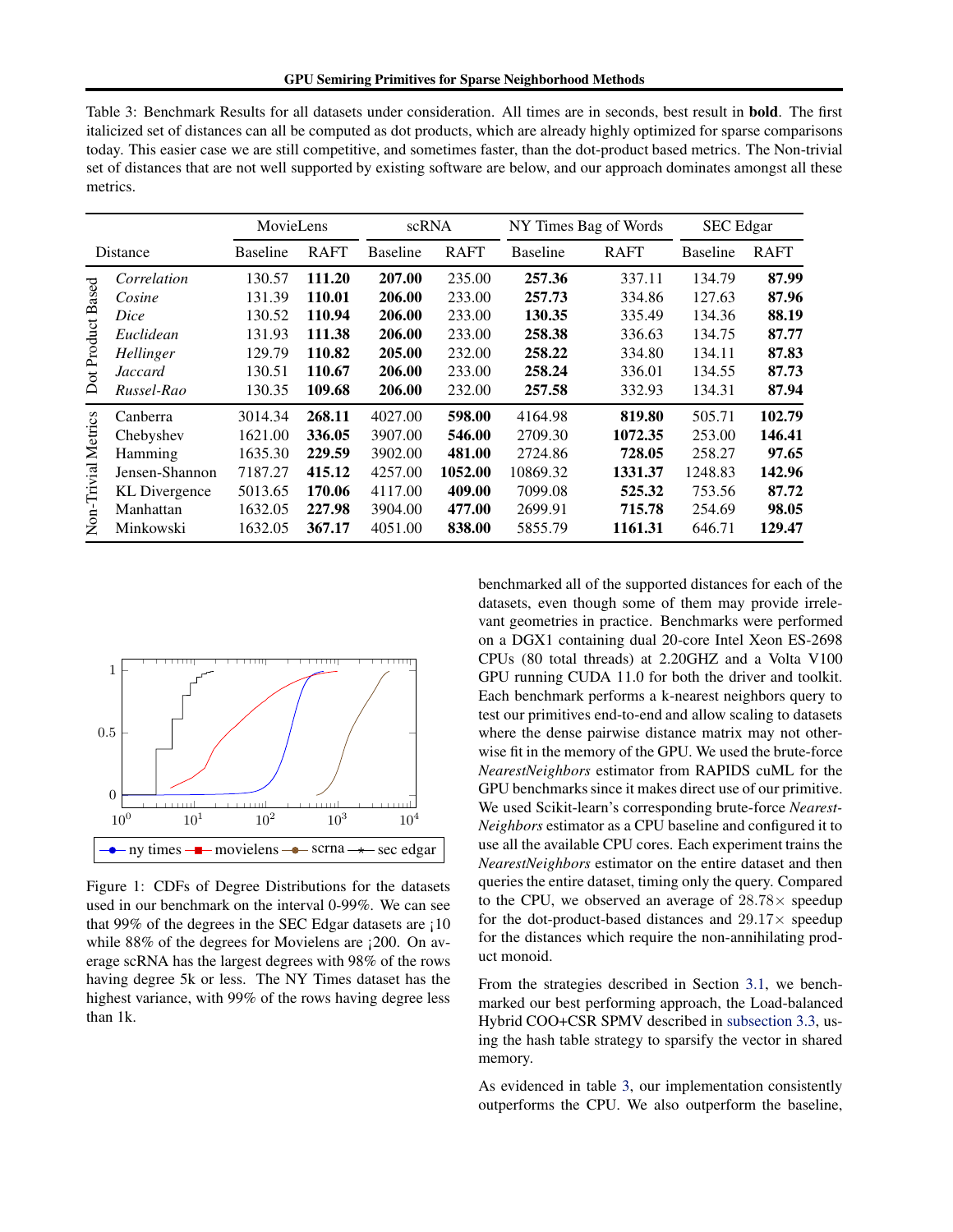```
from cuml.neighbors import
֒→ NearestNeighbors
nn = NearestNeighbors().fit(X)
dists, inds = nn.kneighbors(X)from cuml.metrics import
֒→ pairwise_distances
```
dists =  $pairwise\_distance(s, X, Y)$ ֒<sup>→</sup> metric='cosine')

Figure 2: Excluding data loading and logging, all the code needed to perform the same GPU accelerated sparse distance calculations done in this paper are contained within these two snippets. Top shows k-NN search, bottom all pairwise distance matrix construction. These are the APIs that most would use.

#### #include

֒<sup>→</sup> <raft/sparse/distance/coo\_spmv.cuh> #include <raft/sparse/distance/operators.h>

**using namespace raft**::**sparse**::**distance**

#### **distances\_config\_t**<**int**, **float**> **conf**;

// Use conf to set input data arguments...

```
balanced_coo_pairwise_generalized_spmv(
    out_dists, conf, coo_rows_a,
   AbsDiff(), Sum(), AtomicSum());
```

```
balanced_coo_pairwise_generalized_spmv_rev(
    out_dists, conf, coo_rows_b,
   AbsDiff(), Sum(), AtomicSum());
```
Figure 3: The C++ API can be used to construct new semirings. Dot-product-based semirings only need invoke the first function while NAMMs can be constructed by invoking both. While the Python API is part of the RAPIDS cuML project, the C++ API is provided by the RAFT project (http://github.com/rapidsai/raft). RAFT is a header only library that contains fundamental algorithms and primitives for data science, graph, and machine learning applications.

cuSPARSE, for the distances that it supports in two out of the four datasets. In addition to maintaining comparable performance in the remaining two datasets, our design is also flexible enough to provide distances which require the NAMM outlined in [subsection 2.2](#page-1-0) while using less memory. As mentioned in section 5, it is not uncommon to see different sparse implementations performing better on some datasets than others [\(Sedaghati et al.](#page-11-0), [2015](#page-11-0)) and the flexibility of our implementation, as well as our well-defined set of rules for supporting a wide array of distances, will allow us to continue optimizing our execution strategies to support patterns that we find frequently occurring across different sparse datasets.

#### 4.3 Memory Footprint

The density of the dot product matrix that is returned from the cuSPARSE *csrgemm()* is fully dependent upon the dataset. Because 2 arrays, each of size nnz, are required to represent the cuSPARSE output in CSR format, a density of 50% would require the same amount of space as the full dense pairwise distance matrix. A density of 100% requires 2x the amount of space as the dense pairwise distance matrix. In addition, since the output still needs to be converted to a dense format, this requires an additional allocation of the dense pairwise distance matrix in a space of contiguous memory locations even if the cuSPARSE output was 99.9% dense. We found the density of the cuSPARSE output to be at least 57% on average across the batches for Movielens, 98% for NY Times BoW and was fully dense in scRNA. The SEC Edgar datasets had the highest variance in density from batch-to-batch and were significantly different between n-gram sizes. The unigram and bigram dataset ranged from 5% to 25% output density, for example, while trigrams ranged from 24% to 43%.

This provides further evidence of the subtle but important differences between the types of data we expect to encounter in neighborhood methods, however even more evident is that the matrix resulting from computing the dot product semiring over the square connectivities graphs used in other sparse matrix multiplication research [\(Williams et al.,](#page-12-0) [2007;](#page-12-0) [Bell and Garland,](#page-10-0) [2008](#page-10-0)) is extremely sparse. In addition to the output memory, cuS-PARSE required an internal temporary workspace in device memory with anywhere from 300mb to 550mb of additional memory per batch while our dot product semiring required a workspace buffer of size  $nnz(B)$  per batch. Strangely, the size of this temporary workspace seemed almost identical even when computed on the square connectivities graphs mentioned above.

## 5 RELATED WORK

#### 5.1 Sparse matrix multiplication

The task of efficient and performant sparse matrix multiplication is an active area of research, with implementations spanning the spectrum of scientific computing. In high performance computing environments, these solutions are designed around both hardware and software constraints [\(Jeon et al.,](#page-11-0) [2020;](#page-11-0) [Guo et al.](#page-10-0), [2020;](#page-10-0) [Gale et al.,](#page-10-0) [2020;](#page-10-0) [Gray et al.](#page-10-0), [2017](#page-10-0); [Bell and Garland](#page-10-0), [2008](#page-10-0)), often making use of specialized hardware capabilities and optimizing for specific sparsity patterns, an unfortunate sideeffect that can reduce their potential for reuse. What complicates this further are the number of different op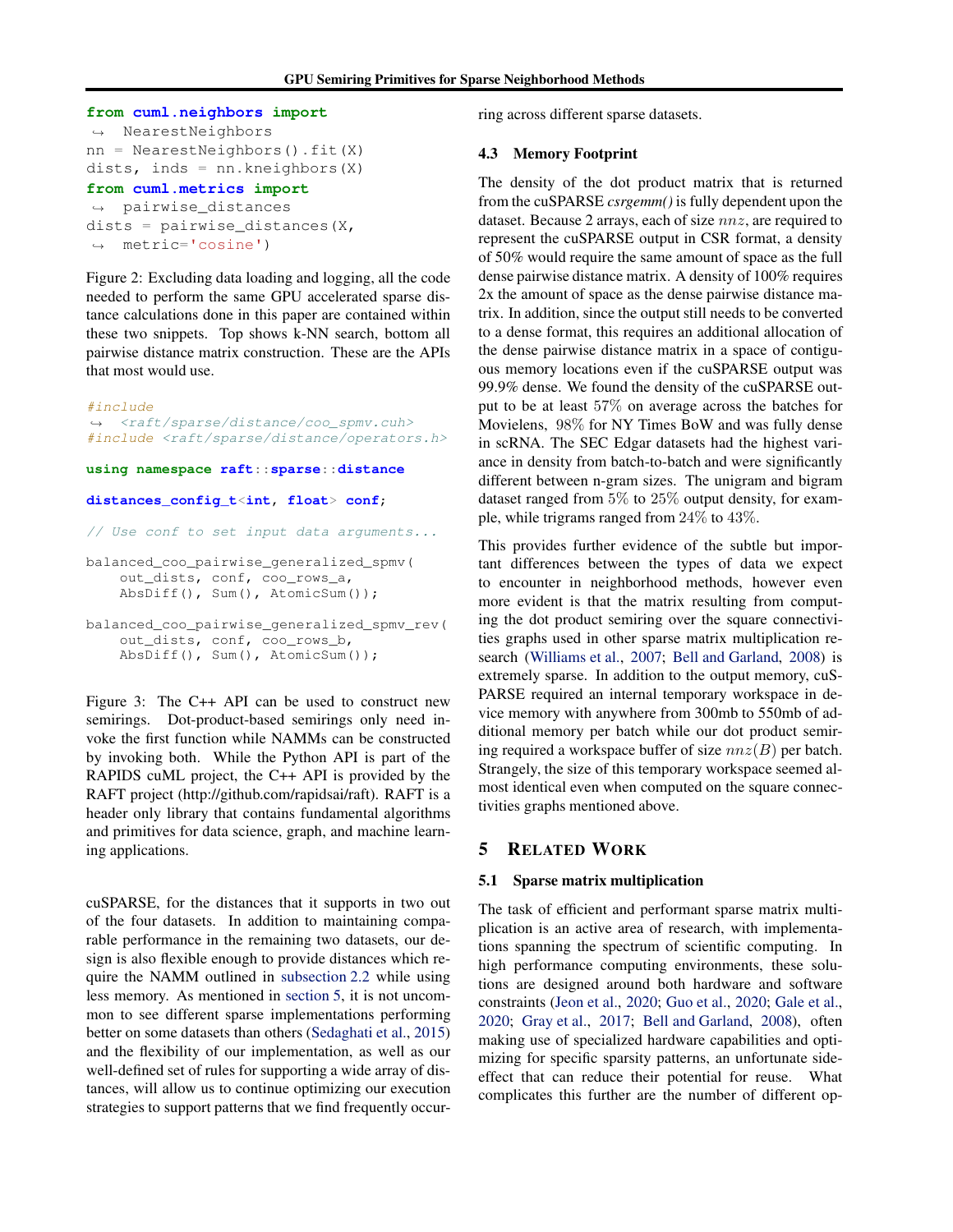<span id="page-9-0"></span>timized variants of sparse matrix multiplication available in open source libraries, each using different concurrency patterns and available memory to provide speedups based on either supported sparse formats or the assumed density of either the inputs or the outputs [\(Sedaghati et al.,](#page-11-0) [2015;](#page-11-0) [Mattson et al.,](#page-11-0) [2013\)](#page-11-0). We have compareda against the seminal cuSPARSE [\(Naumov et al.,](#page-11-0) [2010\)](#page-11-0) that is highly optimized for sparse dot product based k-nearest neighbors [\(Zhou,](#page-12-0) [2018\)](#page-12-0), and found our approach is faster or competitive in all cases, but is not limited to dot product based measures.

Better able to make use of critical optimizations inherent in their dense counterparts, block compressed sparse formats have become widely popular for representing sparse data [\(Zachariadis et al.](#page-12-0), [2020\)](#page-12-0), in part because they can improve load balancing by grouping nonzeros into fixed-sized tiles and scheduling the tiles more uniformly across the processing cores. Enabling sparse formats to be processed more similar to their dense counterparts allows the use of specialized hardware optimizations such as tensor cores. While we do hope to someday support block-sparse formats, it is most often assumed that users will be calling code that invokes our primitive with matrices in the standard compressed sparse row (CSR) format [\(Williams et al.,](#page-12-0) [2007](#page-12-0)) and so a conversion would be necessary in order to use a blocked format.

#### 5.2 Semirings

Consolidating seemingly disparate concepts into a lightweight, terse, and abstract set of building-blocks can increase flexibility and promote reuse [\(Izbicki,](#page-11-0) [2013\)](#page-11-0). This especially benefits fields which require non-trivial and highly-optimized implementations where the design complexities and costs are high, the basic linear-algebra subroutines (BLAS) API and GPU-accelerated computing being common examples. Semirings provide the efficiency and flexibility to enable algorithms in which the representation and assumptions of the typical BLAS API for dense linear algebra comes up short [\(Mattson et al.,](#page-11-0) [2013\)](#page-11-0). NIST published a sparse BLAS standard back in 2001 [\(Duff et al.](#page-10-0), [2002](#page-10-0)) and cuSPARSE is one of the most sophisticated implementations of the sparse BLAS standard that has been built on the GPU, however as mentioned above, its multiplication routines fix the inner product to the dot product. GraphBLAS [\(Davis,](#page-10-0) [2018\)](#page-10-0) provides a set of primitives, along with an API, for using semiring algebras to implement graph algorithms. The Graph-BLAST [\(Yang et al.,](#page-12-0) [2019\)](#page-12-0) and SuiteSparse [\(Davis,](#page-10-0) [2019](#page-10-0)) libraries provide implementations of the GraphBLAS that also include GPU-accelerated primitives.

The use of semirings in graph theory dates back to the early 1970s [\(Ratti and Lin,](#page-11-0) [1971\)](#page-11-0), when "good old-

fashioned artificial intelligence", or *Symbolic AI*, was a dominant paradigm in research. Semirings have also been used for some time to implement more modern machine learning methods [\(Belle and De Raedt,](#page-10-0) [2020\)](#page-10-0), with the more recent invention of semiring programming attempting to further consolidate these concepts under a single framework and set of symbolic routines. Semirings can be a useful building-block for linear models [\(Jananthan et al.](#page-11-0), [2017](#page-11-0)), probabilistic models, such as Bayesian networks [\(Wachter et al.,](#page-12-0) [2007\)](#page-12-0) and the use of Tropical semiring in Markov networks [\(Ilic,](#page-10-0) [2011](#page-10-0)). The Tropical semiring is also being used to implement sparse non-negative matrix factorizations (Omanović et al., [2020\)](#page-11-0).

### 5.3 Neighborhood Methods

Our work is positioned to have an impact on numerous down-stream tasks that often depend on sparse nearest-neighbor retrieval. This includes classic Information Retrieval problems where such methods are still highly competitive or preferred [\(Mitra and Craswell,](#page-11-0) [2018;](#page-11-0) [Li,](#page-11-0) [2016;](#page-11-0) [Soboroff,](#page-12-0) [2018;](#page-12-0) Voorhees et al., 2017; [Bouthillier et al.](#page-10-0), [2021](#page-10-0)). Dimensional reduction approaches like t-SNE [\(Maaten and Hinton,](#page-11-0) [2008](#page-11-0)) and UMAP [\(McInnes et al.,](#page-11-0) [2018\)](#page-11-0) that lack sparse input support on GPUs without our method [\(Nolet et al.,](#page-11-0) [2020\)](#page-11-0). ML models based on the kernel trick, such as Guassian Process [\(Lawrence and Urtasun,](#page-11-0) [2009\)](#page-11-0) also stand to benefit. The breadth and frequency of nearest neighbor methods on high dimensional data make our work relevant to an especially wide class of practioners.

## 6 CONCLUSION

In this paper, we demonstrated a flexible sparse pairwise distance primitive that is able to collectively support, to our knowledge, a larger assortment of widely-used distance measures than any other package on the GPU. We consolidated the design of these distance measures using a couple minor enhancements to the rules of classical semirings, which are traditionally used to implement graph algorithms, and we discussed the impact of our primitive as a core building block of many important neighborhood methods for machine learning and data mining. Finally, we provided a novel implementation as an example of how these semirings can be implemented on the GPU with a lower memory footprint and performance comparable to, or better than, the current state of the art.

## **REFERENCES**

Dan A Alcantara, Andrei Sharf, Fatemeh Abbasinejad, Shubhabrata Sengupta, Michael Mitzenmacher, John D Owens, and Nina Amenta. 2009. Real-time parallel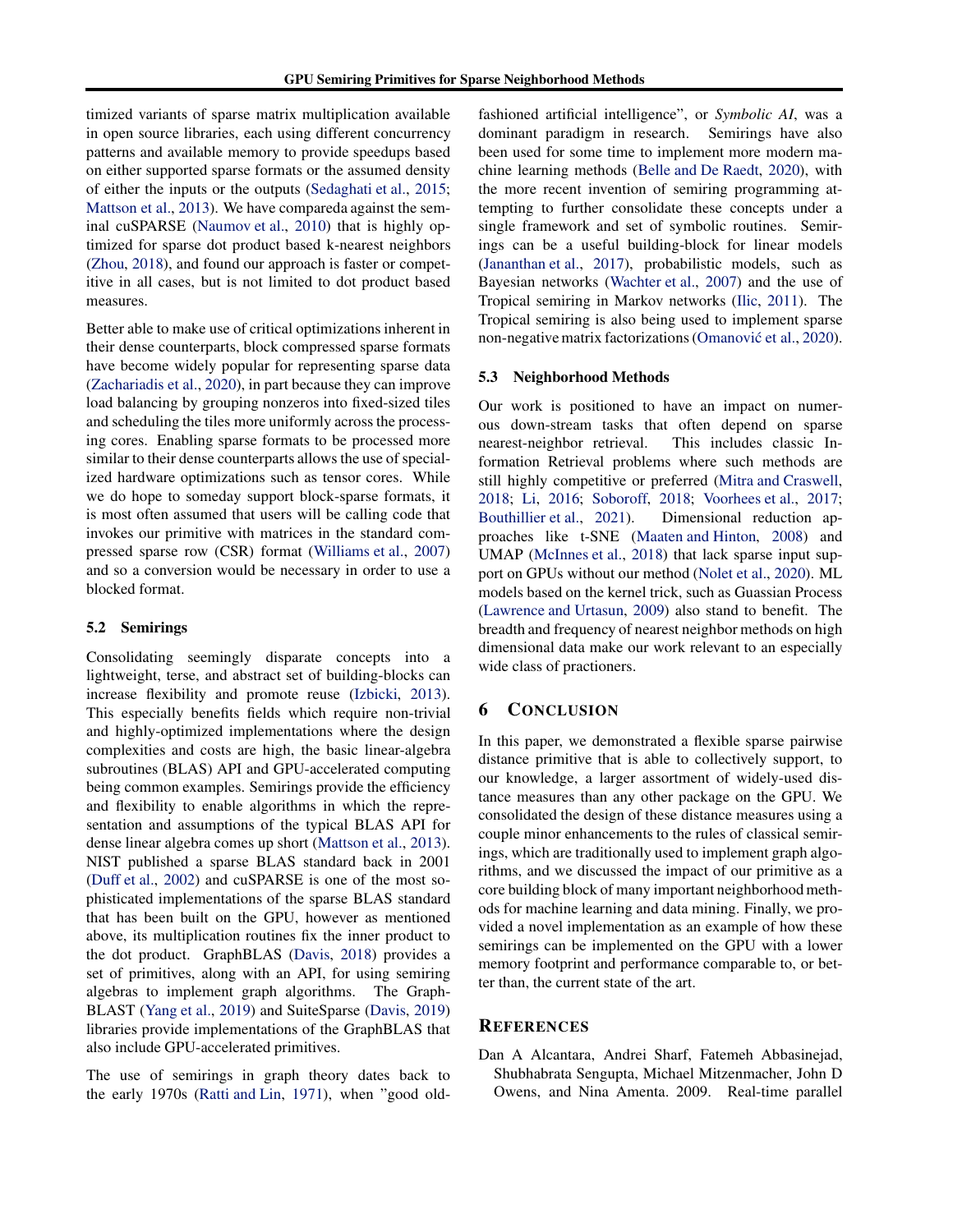<span id="page-10-0"></span>hashing on the GPU. In *ACM SIGGRAPH Asia 2009 papers*. 1–9.

- Dan A Alcantara, Vasily Volkov, Shubhabrata Sengupta, Michael Mitzenmacher, John D Owens, and Nina Amenta. 2012. Building an efficient hash table on the GPU. In *GPU Computing Gems Jade Edition*. Elsevier, 39–53.
- Daniel Alpay. 2012. *Reproducing kernel spaces and applications*. Vol. 143. Birkhäuser.
- Pham Nguyen Quang Anh, Rui Fan, and Yonggang Wen. 2016. Balanced Hashing and Efficient GPU Sparse General Matrix-Matrix Multiplication.(2016), 1–12. *Google Scholar Google Scholar Digital Library Digital Library* (2016).
- Hartwig Anzt, Terry Cojean, Chen Yen-Chen, Jack Dongarra, Goran Flegar, Pratik Nayak, Stanimire Tomov, Yuhsiang M. Tsai, and Weichung Wang. 2020. Load-Balancing Sparse Matrix Vector Product Kernels on GPUs. *ACM Trans. Parallel Comput.* 7, 1, Article 2 (March 2020), 26 pages. <https://doi.org/10.1145/3380930>
- Saman Ashkiani, Martin Farach-Colton, and John D Owens. 2018. A dynamic hash table for the GPU. In *2018 IEEE International Parallel and Distributed Processing Symposium (IPDPS)*. IEEE, 419–429.
- Nathan Bell and Michael Garland. 2008. *Efficient sparse matrix-vector multiplication on CUDA*. Technical Report. Citeseer.
- Vaishak Belle and Luc De Raedt. 2020. Semiring programming: A semantic framework for generalized sum product problems. *International Journal of Approximate Reasoning* 126 (2020), 181–201.
- Alain Berlinet and Christine Thomas-Agnan. 2011. *Reproducing kernel Hilbert spaces in probability and statistics*. Springer Science & Business Media.
- Xavier Bouthillier, Pierre Delaunay, Mirko Bronzi, Assya Trofimov, Brennan Nichyporuk, Justin Szeto, Naz Sepah, Edward Raff, Kanika Madan, Vikram Voleti, Samira Ebrahimi Kahou, Vincent Michalski, Dmitriy Serdyuk, Tal Arbel, Chris Pal, Gaël Varoquaux, and Pascal Vincent. 2021. Accounting for Variance in Machine Learning Benchmarks. In *Machine Learning and Systems (MLSys)*. arXiv:2103.03098 <http://arxiv.org/abs/2103.03098>
- Nathan Cassee and Anton Wijs. 2017. Analysing the performance of GPU hash tables for state space exploration. *arXiv preprint arXiv:1712.09494* (2017).
- Steven Dalton, Luke Olson, and Nathan Bell. 2015. Optimizing sparse matrix—matrix multiplication for the gpu. *ACM Transactions on Mathematical Software (TOMS)* 41, 4 (2015), 1–20.
- Timothy A Davis. 2018. *Algorithm 9xx: SuiteSparse:GraphBLAS: graph algorithms in the language of sparse linear algebra*. Technical Report. 24 pages.
- Timothy A Davis. 2019. Algorithm 1000: SuiteSparse: GraphBLAS: Graph algorithms in the language of sparse linear algebra. *ACM Transactions on Mathematical Software (TOMS)* 45, 4 (2019), 1–25.
- Iain S Duff, Michael A Heroux, and Roldan Pozo. 2002. An overview of the sparse basic linear algebra subprograms: The new standard from the BLAS technical forum. *ACM Transactions on Mathematical Software (TOMS)* 28, 2 (2002), 239–267.
- Kento Emoto, Sebastian Fischer, and Zhenjiang Hu. 2012. Filter-embedding semiring fusion for programming with MapReduce. *Formal Aspects of Computing* 24, 4 (2012), 623–645.
- Alexandre Fender. 2017. *Parallel solutions for large-scale eigenvalue problems arising in graph analytics*. Ph.D. Dissertation. Université Paris-Saclay.
- Trevor Gale, Matei Zaharia, Cliff Young, and Erich Elsen. 2020. Sparse GPU kernels for deep learning. *arXiv preprint arXiv:2006.10901* (2020).
- Brandon Gildemaster, Prerana Ghalsasi, and Sanjay Rajopadhye. 2020. A Tropical Semiring Multiple Matrix-Product Library on GPUs: (not just) a step towards RNA-RNA Interaction Computations. In *2020 IEEE International Parallel and Distributed Processing Symposium Workshops (IPDPSW)*. 160–169. <https://doi.org/10.1109/IPDPSW50202.2020.00037>
- Scott Gray, Alec Radford, and Diederik P Kingma. 2017. Gpu kernels for block-sparse weights. *arXiv preprint arXiv:1711.09224* 3 (2017).
- Cong Guo, Bo Yang Hsueh, Jingwen Leng, Yuxian Qiu, Yue Guan, Zehuan Wang, Xiaoying Jia, Xipeng Li, Minyi Guo, and Yuhao Zhu. 2020. Accelerating sparse dnn models without hardware-support via tile-wise sparsity. *arXiv preprint arXiv:2008.13006* (2020).
- F Maxwell Harper and Joseph A Konstan. 2015. The movielens datasets: History and context. *Acm transactions on interactive intelligent systems (tiis)* 5, 4 (2015), 1–19.
- Velimir M Ilic. 2011. Entropy semiring forward-backward algorithm for HMM entropy computation. *arXiv preprint arXiv:1108.0347* (2011).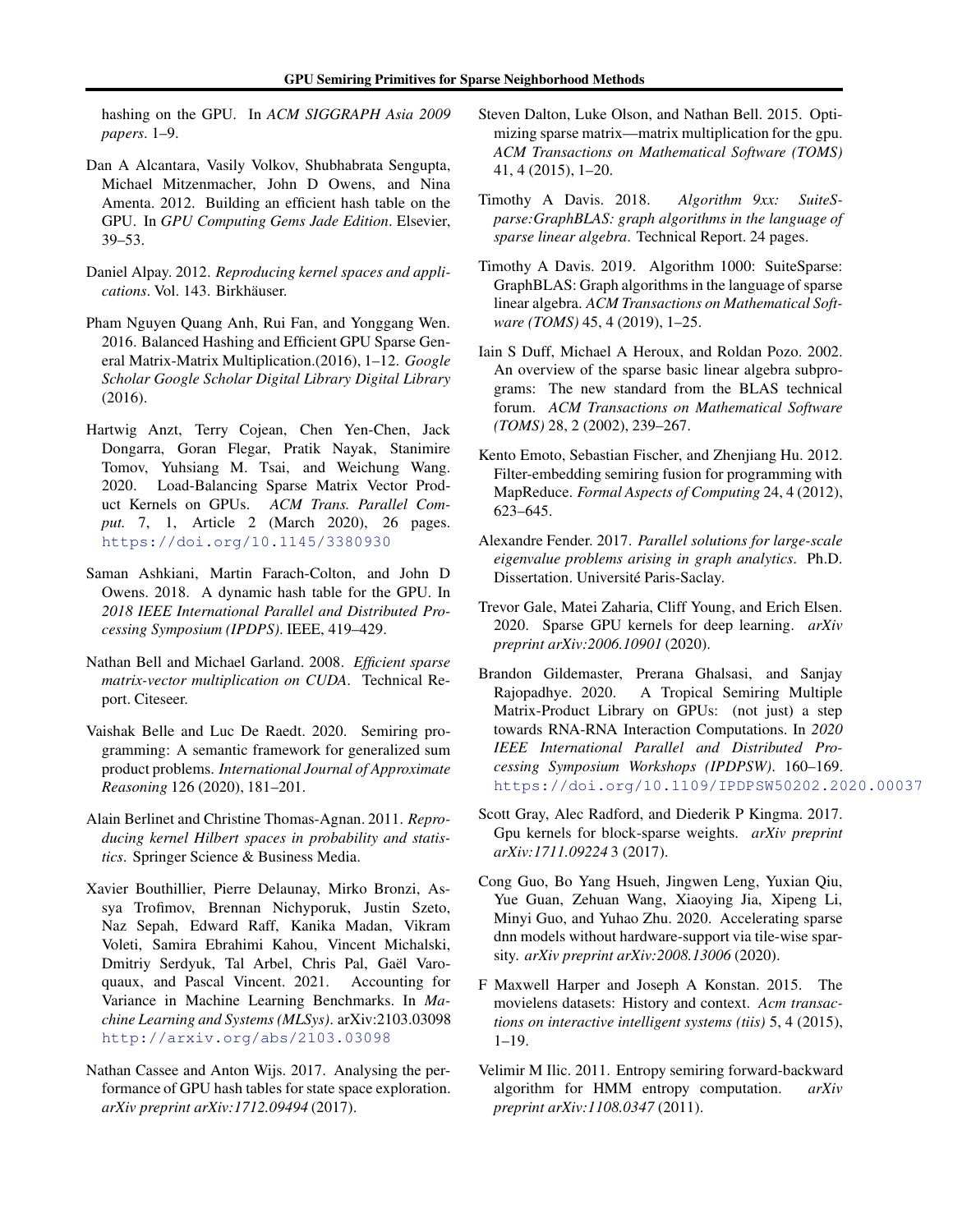- <span id="page-11-0"></span>Michael Izbicki. 2013. Algebraic classifiers: a generic approach to fast cross-validation, online training, and parallel training. In *International Conference on Machine Learning*. PMLR, 648–656.
- Hayden Jananthan, Suna Kim, and Jeremy Kepner. 2017. Linear systems over join-blank algebras. In *2017 IEEE MIT Undergraduate Research Technology Conference (URTC)*. IEEE, 1–4.
- Yongkweon Jeon, Baeseong Park, Se Jung Kwon, Byeongwook Kim, Jeongin Yun, and Dongsoo Lee. 2020. BiQGEMM: matrix multiplication with lookup table for binary-coding-based quantized DNNs. *arXiv preprint arXiv:2005.09904* (2020).
- Rakshith Kunchum. 2017. *On improving sparse matrixmatrix multiplication on gpus*. Ph.D. Dissertation. The Ohio State University.
- Neil D Lawrence and Raquel Urtasun. 2009. Non-linear matrix factorization with Gaussian processes. In *Proceedings of the 26th annual international conference on machine learning*. 601–608.
- Richard Lettich. 2021. *GALATIC: GPU Accelerated Sparse Matrix Multiplication over Arbitrary Semirings (GALATIC) v1. 0*. Technical Report. Lawrence Berkeley National Lab.(LBNL), Berkeley, CA (United States).
- Hang Li. 2016. Does IR Need Deep Learning ? IR and DL. *Keynote speech at SIGIR 2016 Neu-IR workshop* (2016).
- Weifeng Liu and Brian Vinter. 2014. An efficient GPU general sparse matrix-matrix multiplication for irregular data. In *2014 IEEE 28th International Parallel and Distributed Processing Symposium*. IEEE, 370–381.
- Laurens Van Der Maaten and Geoffrey Hinton. 2008. Visualizing Data using t-SNE. *Journal of Machine Learning Research* 9 (2008), 2579–2605.
- Tim Mattson, David Bader, Jon Berry, Aydin Buluc, Jack Dongarra, Christos Faloutsos, John Feo, John Gilbert, Joseph Gonzalez, Bruce Hendrickson, et al. 2013. Standards for graph algorithm primitives. In *2013 IEEE High Performance Extreme Computing Conference (HPEC)*. IEEE, 1–2.
- Leland McInnes, John Healy, and James Melville. 2018. UMAP: Uniform Manifold Approximation and Projection for Dimension Reduction. *arXiv* (2018). arXiv:1802.03426 <http://arxiv.org/abs/1802.03426>
- Bhaskar Mitra and Nick Craswell. 2018. An Introduction to Neural Information Retrieval t. *Foundations and Trends® in Information Retrieval* 13, 1 (2018), 1–126. <https://doi.org/10.1561/1500000061>
- Yusuke Nagasaka, Akira Nukada, and Satoshi Matsuoka. 2017. High-performance and memory-saving sparse general matrix-matrix multiplication for nvidia pascal gpu. In *2017 46th International Conference on Parallel Processing (ICPP)*. IEEE, 101–110.
- M Naumov, LS Chien, P Vandermersch, and U Kapasi. 2010. Cusparse library. In *GPU Technology Conference*.
- David Newman. 2008. UCI Machine Learning Repository. <http://archive.ics.uci.edu/ml>
- Corey J Nolet, Victor Lafargue, Edward Raff, Thejaswi Nanditale, Tim Oates, John Zedlewski, and Joshua Patterson. 2020. Bringing UMAP Closer to the Speed of Light with GPU Acceleration. *arXiv preprint arXiv:2008.00325* (2020).
- Amra Omanović, Hilal Kazan, Polona Oblak, and Tomaž Curk. 2020. Data embedding and prediction by sparse tropical matrix factorization. arXiv:2012.05210 [cs.LG]
- Jia Pan and Dinesh Manocha. 2011. Fast GPU-based locality sensitive hashing for k-nearest neighbor computation. In *Proceedings of the 19th ACM SIGSPATIAL international conference on advances in geographic information systems*. 211–220.
- Sebastian Raschka, Joshua Patterson, and Corey Nolet. 2020. Machine learning in python: Main developments and technology trends in data science, machine learning, and artificial intelligence. *Information* 11, 4 (2020), 193.
- JS Ratti and Y-F Lin. 1971. The graphs of semirings. II. *Proc. Amer. Math. Soc.* 30, 3 (1971), 473–478.
- Bernhard Schölkopf, Ralf Herbrich, and Alex J Smola. 2001. A generalized representer theorem. In *International conference on computational learning theory*. Springer, 416–426.
- Bernhard Scholkopf and Alexander J Smola. 2018. *Learning with kernels: support vector machines, regularization, optimization, and beyond*. Adaptive Computation and Machine Learning series.
- Naser Sedaghati, Arash Ashari, Louis-Noël Pouchet, Srinivasan Parthasarathy, and P Sadayappan. 2015. Characterizing dataset dependence for sparse matrix-vector multiplication on GPUs. In *Proceedings of the 2nd workshop on parallel programming for analytics applications*. 17–24.
- Alex Smola, Arthur Gretton, Le Song, and Bernhard Schölkopf. 2007. A Hilbert space embedding for distributions. In *International Conference on Algorithmic Learning Theory*. Springer, 13–31.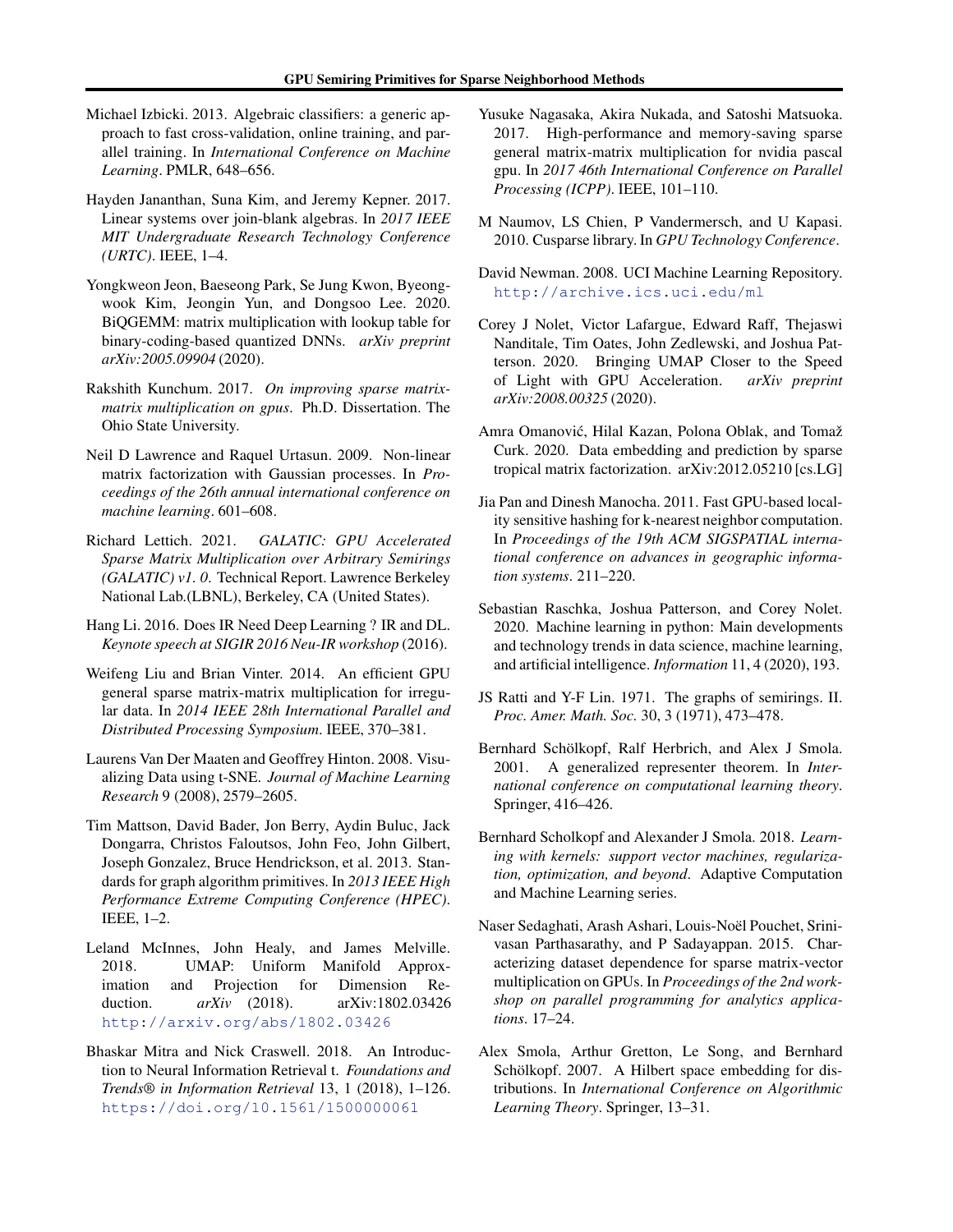- <span id="page-12-0"></span>Ian Soboroff. 2018. Meta-Analysis for Retrieval Experiments Involving Multiple Test Collections. In *Proceedings of the 27th ACM International Conference on Information and Knowledge Management (CIKM '18)*. ACM, New York, NY, USA, 713–722. <https://doi.org/10.1145/3269206.3271719>
- Nvidia Tesla. 2018. V100 GPU architecture. *Online verfügbar unter http://images. nvidia. com/content/volta-architecture/pdf/volta-architecturewhitepaper. pdf, zuletzt geprüft am* 21 (2018).
- Kyle J Travaglini, Ahmad N Nabhan, Lolita Penland, Rahul Sinha, Astrid Gillich, Rene V Sit, Stephen Chang, Stephanie D Conley, Yasuo Mori, Jun Seita, et al. 2020. A molecular cell atlas of the human lung from single-cell RNA sequencing. *Nature* 587, 7835 (2020), 619–625.
- Ellen M Voorhees, Daniel Samarov, and Ian Soboroff. 2017. Using Replicates in Information Retrieval Evaluation. *ACM Trans. Inf. Syst.* 36, 2 (aug 2017). <https://doi.org/10.1145/3086701>
- Michael Wachter, Rolf Haenni, and Marc Pouly. 2007. Optimizing inference in Bayesian networks and semiring valuation algebras. In *Mexican International Conference on Artificial Intelligence*. Springer, 236–247.
- Samuel Williams, Leonid Oliker, Richard Vuduc, John Shalf, Katherine Yelick, and James Demmel. 2007. Optimization of sparse matrix-vector multiplication on emerging multicore platforms. In *SC'07: Proceedings of the 2007 ACM/IEEE Conference on Supercomputing*. IEEE, 1–12.
- Carl Yang, Aydin Buluc, and John D Owens. 2019. GraphBLAST: A high-performance linear algebra-based graph framework on the GPU. *arXiv preprint arXiv:1908.01407* (2019).
- Orestis Zachariadis, Nitin Satpute, Juan Gómez-Luna, and Joaquín Olivares. 2020. Accelerating sparse matrixmatrix multiplication with GPU Tensor Cores. *Computers & Electrical Engineering* 88 (2020), 106848.
- Fan Zhang, Di Wu, Naiyong Ao, Gang Wang, Xiaoguang Liu, and Jing Liu. 2011. Fast lists intersection with bloom filter using graphics processing units. In *Proceedings of the 2011 ACM Symposium on Applied Computing*. 825–826.
- Zhekai Zhang, Hanrui Wang, Song Han, and William J Dally. 2020. Sparch: Efficient architecture for sparse matrix multiplication. In *2020 IEEE International Symposium on High Performance Computer Architecture (HPCA)*. IEEE, 261–274.

Brady Beida Zhou. 2018. *GPU accelerated k-nearest neighbor kernel for sparse feature datasets*. Ph.D. Dissertation.